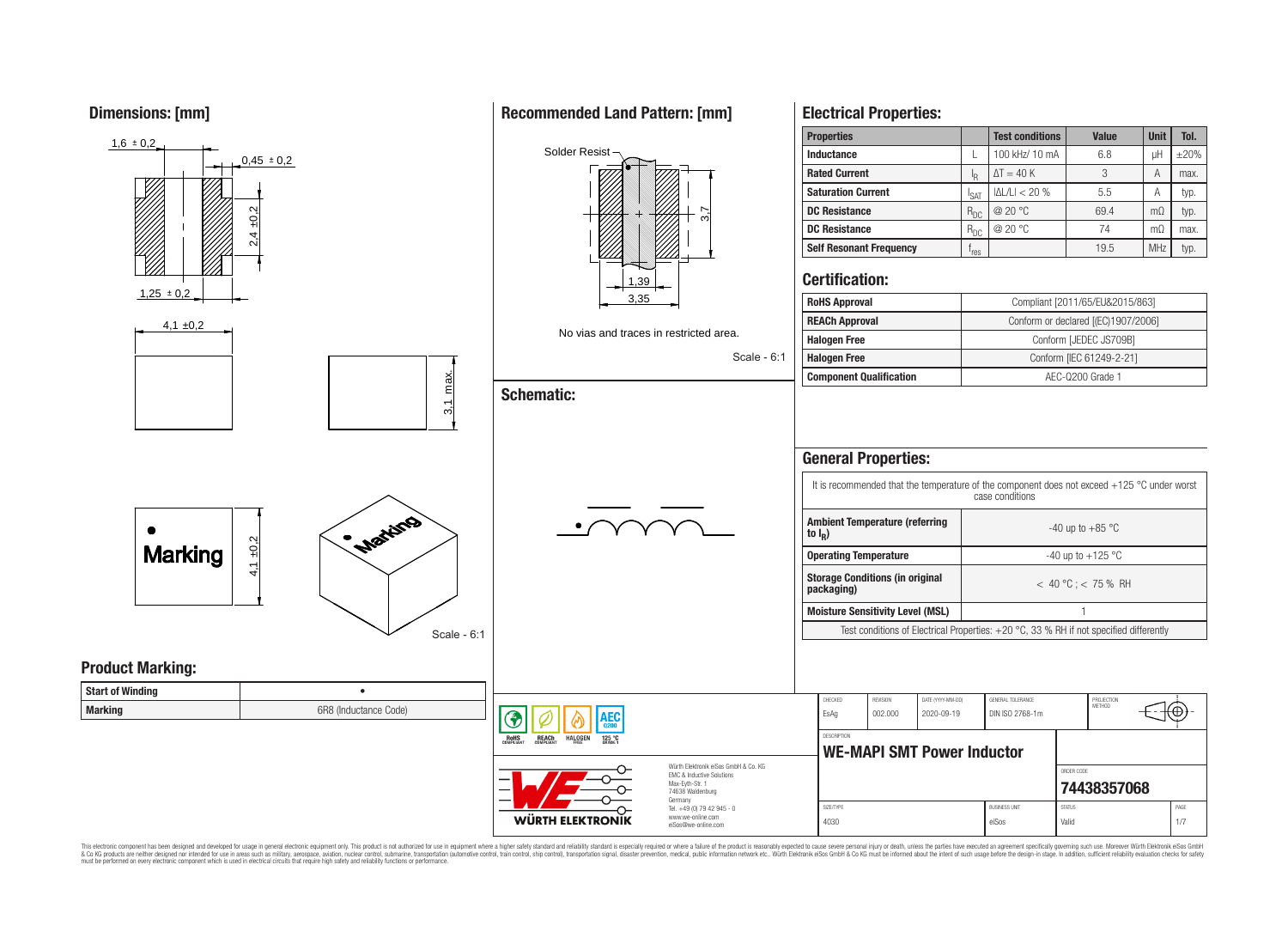

This electronic component has been designed and developed for usage in general electronic equipment only. This product is not authorized for subserved requipment where a higher selection equipment where a higher selection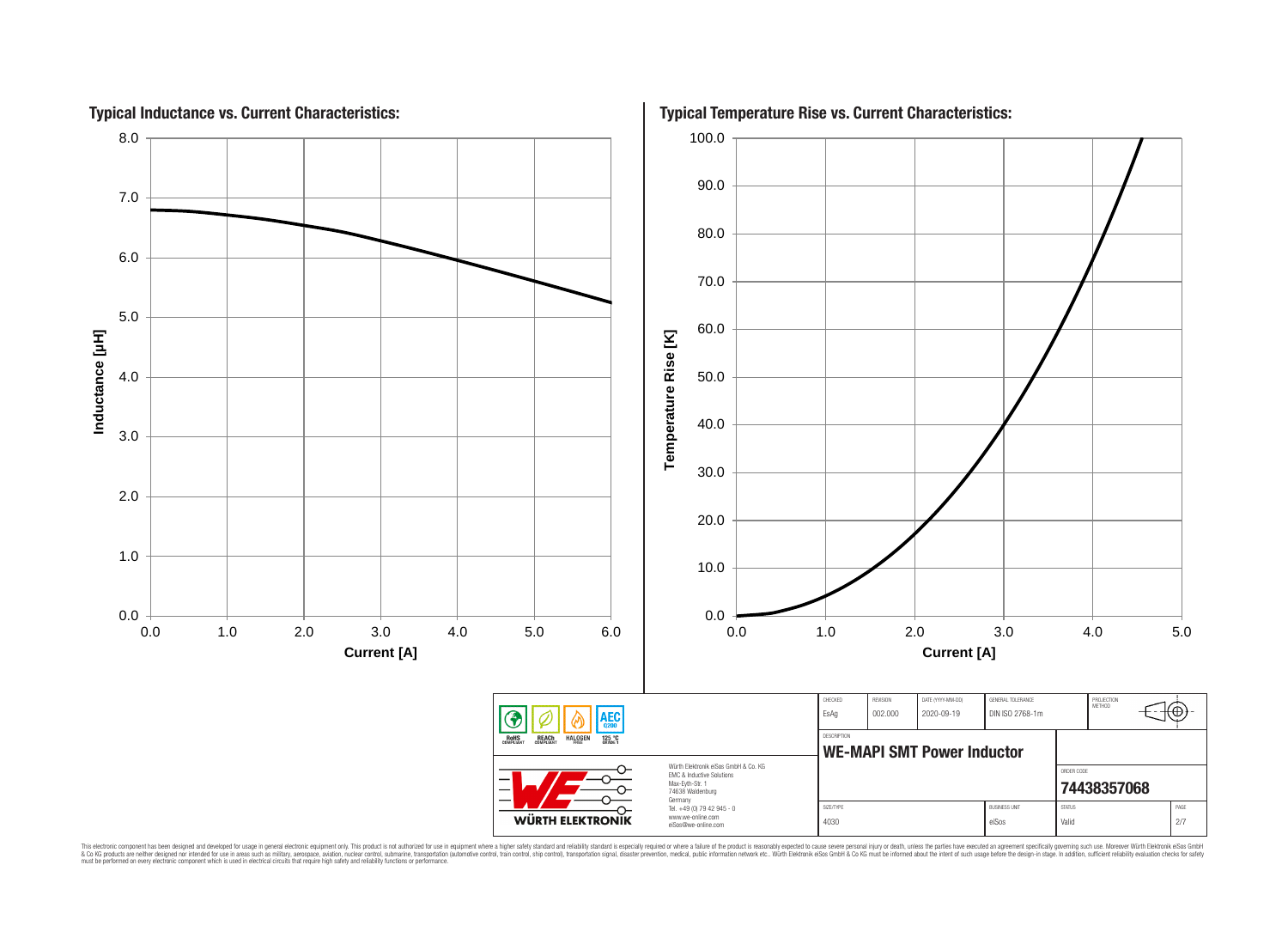# **Typical Impedance Characteristics:**



This electronic component has been designed and developed for usage in general electronic equipment only. This product is not authorized for use in equipment where a higher safely standard and reliability standard si espec & Ook product a label and the membed of the seasuch as marked and as which such a membed and the such assume that income in the seasuch and the simulation and the such assume that include to the such a membed and the such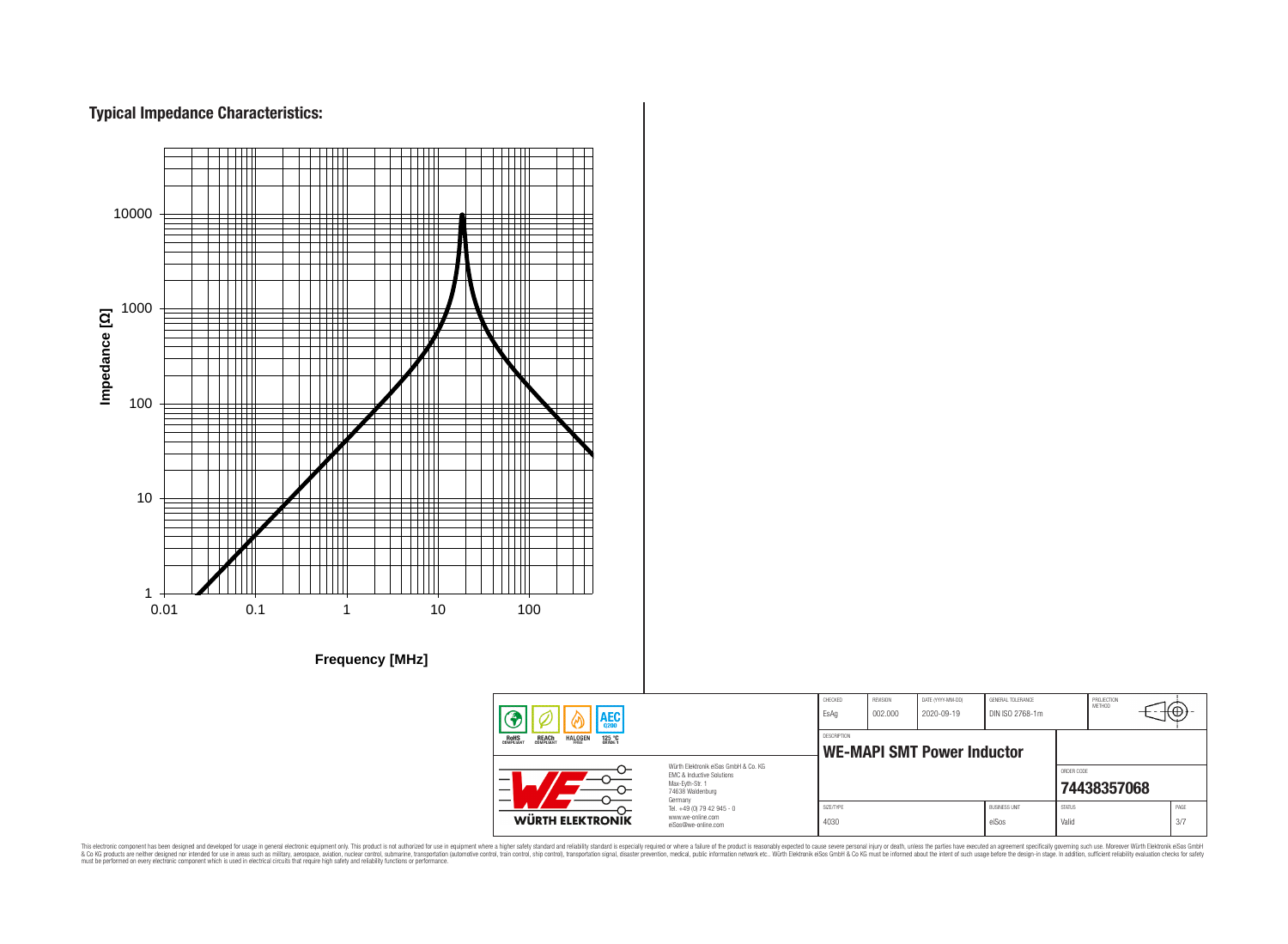## **Packaging Specification - Tape and Reel: [mm]**

## **Packaging Specification - Reel: [mm]**



This electronic component has been designed and developed for usage in general electronic equipment only. This product is not authorized for subserved requipment where a higher selection equipment where a higher selection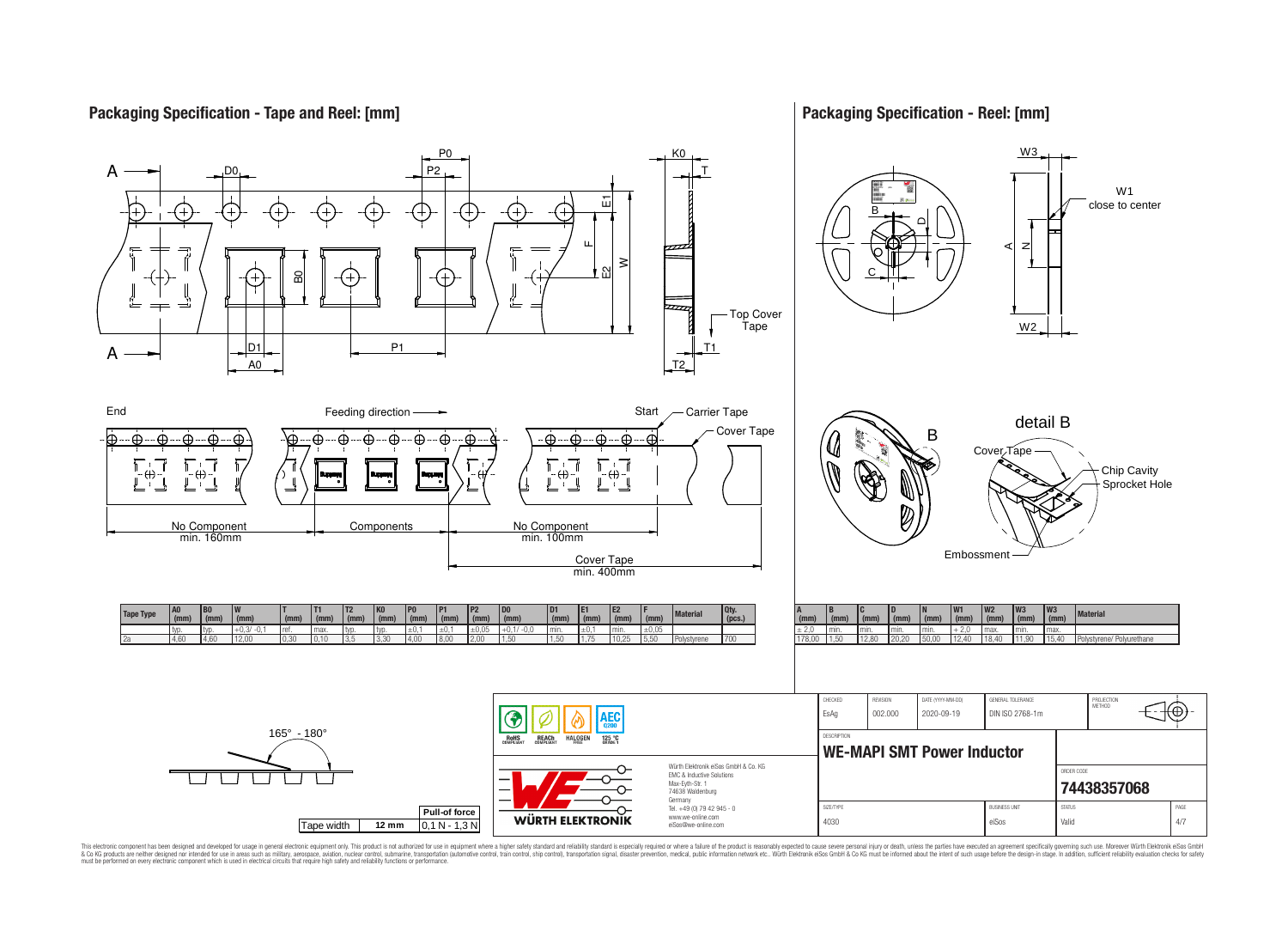# **Classification Reflow Profile for SMT components:**



# **Classification Reflow Soldering Profile:**

| <b>Profile Feature</b>                             |                    | <b>Value</b>                     |
|----------------------------------------------------|--------------------|----------------------------------|
| <b>Preheat Temperature Min</b>                     | <sup>I</sup> s min | 150 °C                           |
| <b>Preheat Temperature Max</b>                     | <sup>I</sup> s max | 200 °C                           |
| Preheat Time $t_s$ from $T_{s min}$ to $T_{s max}$ | $t_{\rm s}$        | $60 - 120$ seconds               |
| Ramp-up Rate $(T_1$ to $T_p$ )                     |                    | 3 °C/ second max.                |
| <b>Liquidous Temperature</b>                       | Ь.                 | 217 °C                           |
| Time $t_i$ maintained above $T_i$                  | կ                  | $60 - 150$ seconds               |
| Peak package body temperature                      | l n                | $T_p \leq T_c$ , see Table below |
| Time within 5°C of actual peak<br>temperature      | $t_{p}$            | $20 - 30$ seconds                |
| Ramp-down Rate $(T_p$ to $T_1$ )                   |                    | $6^{\circ}$ C/ second max.       |
| Time 25°C to peak temperature                      |                    | 8 minutes max.                   |

refer to IPC/ JEDEC J-STD-020E

Make sure that you use the correct thickness of solder paste to avoid an insufficient soldering result. We recommend 100µm solder paste as a reference.

# **Package Classification Reflow Temperature (T<sup>c</sup> ):**

| <b>Properties</b>                                                    | Volume mm <sup>3</sup><br>< 350 | Volume mm <sup>3</sup><br>350-2000 | Volume mm <sup>3</sup><br>>2000 |  |
|----------------------------------------------------------------------|---------------------------------|------------------------------------|---------------------------------|--|
| <b>PB-Free Assembly   Package Thickness  </b><br>$< 1.6$ mm          | 260 °C                          | 260 °C                             | 260 °C                          |  |
| <b>PB-Free Assembly   Package Thickness  </b><br>$1.6$ mm $- 2.5$ mm | 260 °C                          | 250 °C                             | 245 °C                          |  |
| <b>PB-Free Assembly   Package Thickness  </b><br>$\geq$ 2.5 mm       | 250 °C                          | 245 °C                             | 245 °C                          |  |

refer to IPC/ JEDEC J-STD-020E

| AEC                                                                                          |                                                                                                                     | CHECKED<br>EsAq                                  | <b>REVISION</b><br>002.000 | DATE (YYYY-MM-DD)<br>2020-09-19 | GENERAL TOLERANCE<br>DIN ISO 2768-1m |                        | PROJECTION<br>METHOD |             |
|----------------------------------------------------------------------------------------------|---------------------------------------------------------------------------------------------------------------------|--------------------------------------------------|----------------------------|---------------------------------|--------------------------------------|------------------------|----------------------|-------------|
| <b>REACH</b><br>COMPLIANT<br><b>HALOGEN</b><br><b>ROHS</b><br>COMPLIANT<br>125 °C<br>GRADE 1 |                                                                                                                     | DESCRIPTION<br><b>WE-MAPI SMT Power Inductor</b> |                            |                                 |                                      |                        |                      |             |
|                                                                                              | Würth Flektronik eiSos GmbH & Co. KG<br>FMC & Inductive Solutions<br>Max-Eyth-Str. 1<br>74638 Waldenburg<br>Germany |                                                  |                            |                                 |                                      | ORDER CODE             | 74438357068          |             |
| WÜRTH ELEKTRONIK                                                                             | Tel. +49 (0) 79 42 945 - 0<br>www.we-online.com<br>eiSos@we-online.com                                              | SIZE/TYPE<br>4030                                |                            |                                 | <b>BUSINESS UNIT</b><br>eiSos        | <b>STATUS</b><br>Valid |                      | PAGE<br>5/7 |

This electronic component has been designed and developed for usage in general electronic equipment only. This product is not authorized for subserved requipment where a higher selection equipment where a higher selection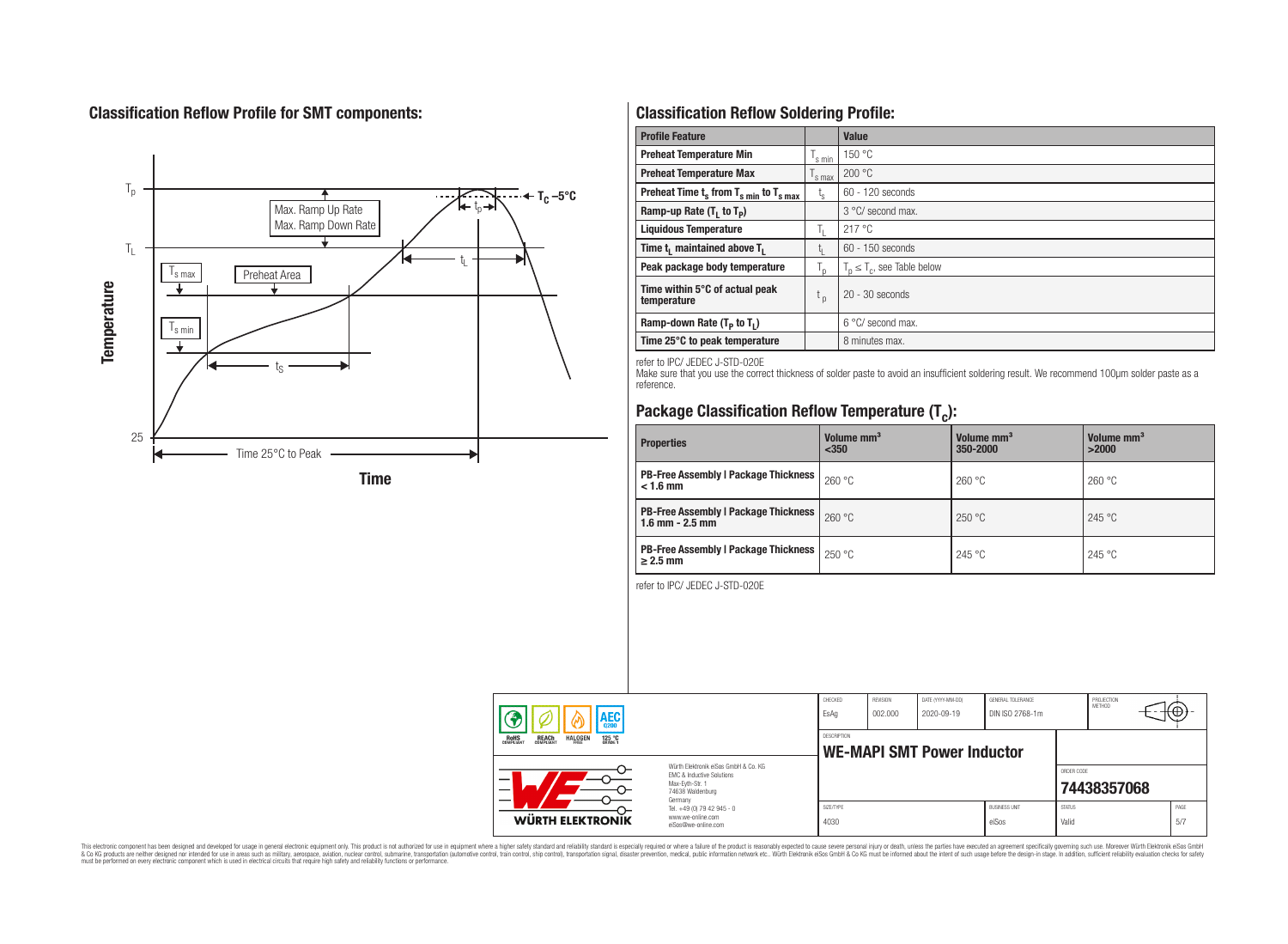# **Cautions and Warnings:**

## **The following conditions apply to all goods within the product series of WE-MAPI of Würth Elektronik eiSos GmbH & Co. KG:**

#### **General:**

- This electronic component was designed and manufactured for use in general electronic equipment.
- Würth Elektronik must be asked for written approval (following the PPAP procedure) before incorporating the components into any equipment in fields such as military, aerospace, aviation, nuclear control, submarine, transportation (automotive control, train control, ship control), transportation signal, disaster prevention, medical, public information network, etc. where higher safety and reliability are especially required and/or if there is the possibility of direct damage or human injury.
- Electronic components that will be used in safety-critical or high-reliability applications, should be pre-evaluated by the customer.
- The component is designed and manufactured to be used within the datasheet specified values. If the usage and operation conditions specified in the datasheet are not met, the wire insulation may be damaged or dissolved.
- Do not drop or impact the components, the component may be damaged.
- Würth Elektronik products are qualified according to international standards, which are listed in each product reliability report. Würth Elektronik does not guarantee any customer qualified product characteristics beyond Würth Elektroniks' specifications, for its validity and sustainability over time.
- The customer is responsible for the functionality of their own products. All technical specifications for standard products also apply to customer specific products.

## **Product specific:**

#### **Soldering:**

- The solder profile must comply with the technical product specifications. All other profiles will void the warranty.
- All other soldering methods are at the customers' own risk.
- To improve the solderability of bottom termination components please refer to appnote ANP036 on our homepage.
- Make sure that you use the correct thickness of solder paste to avoid an insufficient soldering result. We recommend 100µm solder paste as a reference.

## **Cleaning and Washing:**

• Washing agents used during the production to clean the customer application may damage or change the characteristics of the wire insulation, marking or plating. Washing agents may have a negative effect on the long-term functionality of the product.

#### **Potting:**

• If the product is potted in the costumer application, the potting material may shrink or expand during and after hardening. Shrinking could lead to an incomplete seal, allowing contaminants into the core. Expansion could damage the components. We recommend a manual inspection after potting to avoid these effects.

#### **Storage Conditions:**

- A storage of Würth Electronik products for longer than 12 months is not recommended. Within other effects, the terminals may suffer degradation, resulting in bad solderability. Therefore, all products shall be used within the period of 12 months based on the day of shipment.
- Do not expose the components to direct sunlight.
- The storage conditions in the original packaging are defined according to DIN EN 61760-2.
- The storage conditions stated in the original packaging apply to the storage time and not to the transportation time of the components.

#### **Handling:**

- Violation of the technical product specifications such as exceeding the nominal rated current will void the warranty.
- Applying currents with audio-frequency signals may result in audible noise due to the magnetostrictive material properties.
- The temperature rise of the component must be taken into consideration. The operating temperature is comprised of ambient temperature and temperature rise of the component.The operating temperature of the component shall not exceed the maximum temperature specified.

These cautions and warnings comply with the state of the scientific and technical knowledge and are believed to be accurate and reliable. However, no responsibility is assumed for inaccuracies or incompleteness.

| AEC                                                                                          |                                                                                                                                                                                               | CHECKED<br>EsAq                                         | <b>REVISION</b><br>002.000 | DATE (YYYY-MM-DD)<br>2020-09-19 | GENERAL TOLERANCE<br>DIN ISO 2768-1m |                        | PROJECTION<br>METHOD |             |
|----------------------------------------------------------------------------------------------|-----------------------------------------------------------------------------------------------------------------------------------------------------------------------------------------------|---------------------------------------------------------|----------------------------|---------------------------------|--------------------------------------|------------------------|----------------------|-------------|
| <b>ROHS</b><br>COMPLIANT<br><b>HALOGEN</b><br>125 °C<br>GRADE 1<br><b>REACH</b><br>COMPLIANT |                                                                                                                                                                                               | <b>DESCRIPTION</b><br><b>WE-MAPI SMT Power Inductor</b> |                            |                                 |                                      |                        |                      |             |
|                                                                                              | Würth Flektronik eiSos GmbH & Co. KG<br>FMC & Inductive Solutions<br>Max-Eyth-Str. 1<br>74638 Waldenburg<br>Germany<br>Tel. +49 (0) 79 42 945 - 0<br>www.we-online.com<br>eiSos@we-online.com |                                                         |                            |                                 |                                      | ORDER CODE             | 74438357068          |             |
| WÜRTH ELEKTRONIK                                                                             |                                                                                                                                                                                               | SIZE/TYPE<br>4030                                       |                            |                                 | <b>BUSINESS UNIT</b><br>eiSos        | <b>STATUS</b><br>Valid |                      | PAGE<br>6/7 |

This electronic component has been designed and developed for usage in general electronic equipment only. This product is not authorized for use in equipment where a higher safety standard and reliability standard si espec & Ook product a label and the membed of the seasuch as marked and as which such a membed and the such assume that income in the seasuch and the simulation and the such assume that include to the such a membed and the such